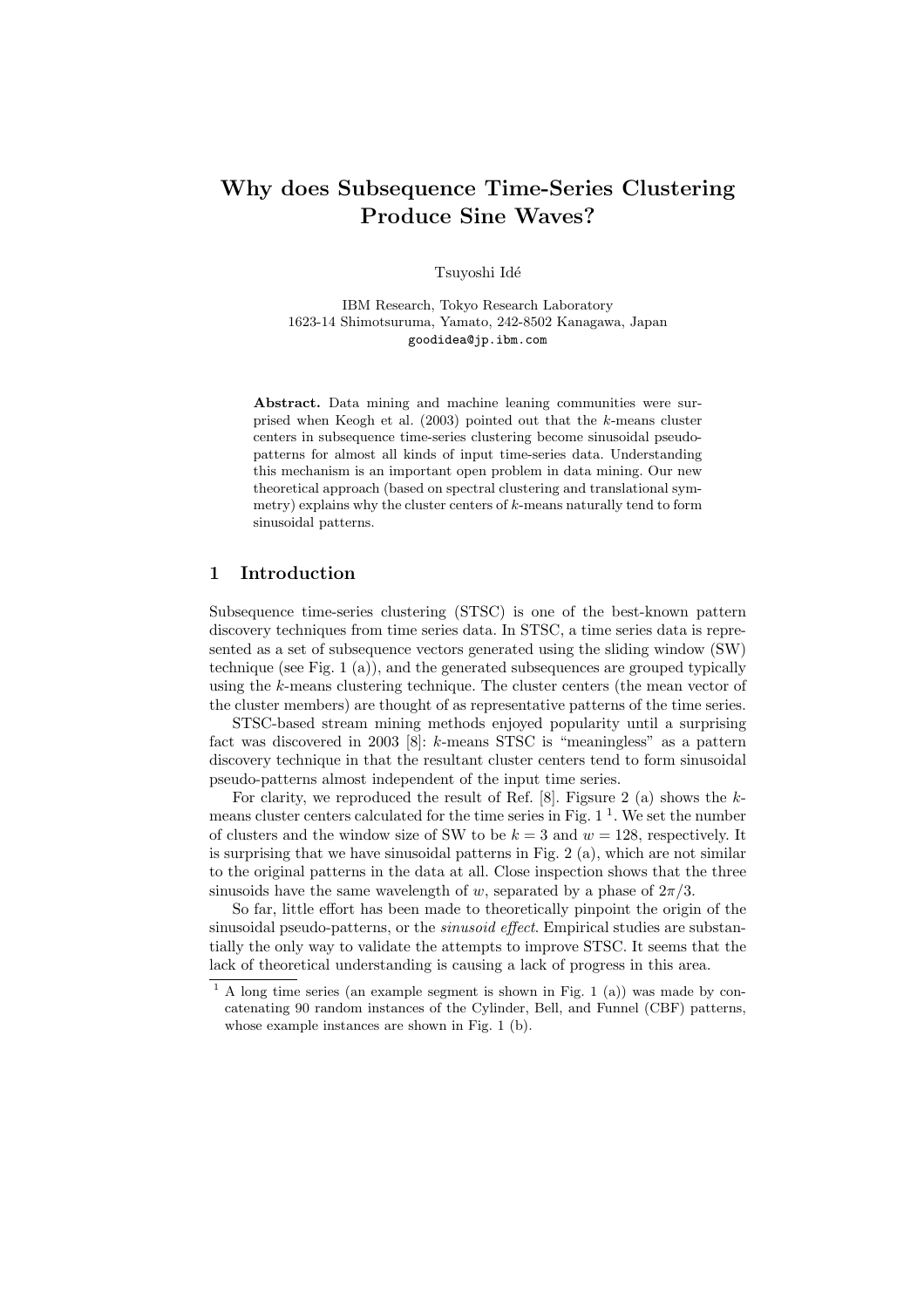

Fig. 1. (a) Sliding window technique and example segment of the concatenated CBF data. (b) Instances of the Cylinder(C)-Bell(B)-Funnel(F) data. There are 30 random instances for each.

This is a theoretical paper. We theoretically show that the SW-based  $k$ -means STSC introduces a mathematical artifact to the data, and, unexpectedly, that the artifact is so strong that the resulting cluster centers are dominated by it, irrespective of the details of the data. To the best of the author's knowledge, this is the first work that succeeds in theoretically explaining the sinusoid effect.

The layout of this paper is as follows. In Section 2, we summarize the sinusoid effects and point out a connection to spectral clustering. In Section 3, we present a new theoretical model for time series, which enables us to easily analyze symmetry properties hidden within the problem. In Section 4, we point out that k-means cluster centers can be found by directly solving an eigen equation. In Section 5, we explicitly show why the cluster centers in STSC become sinusoids. In Section 6, we validate our formulation using standard data sets. In the final section, we summarize the paper.

# 2 Sinusoid Effect in Spectral Clustering

Recently, spectral techniques have attracted great attention as a powerful method for clustering. Some authors  $[10, 9, 2, 3]$  has shown the theoretical connection between k-means and certain eigen problems. One interesting question here is whether or not the sinusoid effect is observed in spectral formulations of STSC. Experimentally, it seems that the answer is yes [6]. Specifically, if we think of subsequences generated from a time series as column vectors, and define a matrix H by putting the vectors as columns, the resulting left singular vectors of H will form sinusoids. We show in Fig. 2 (b) the top three left singular vectors calculated for the same concatenated CBF data. We see that the first  $(u^{(1)})$ and the second  $(u^{(2)})$  ones are sine waves with wavelength of w, showing clear similarities to Fig. 2 (a).

To summarize these observations in the CBF data,

**Observation 1** The cluster centers of k-means STSC are well approximated by sinusoids with a wavelength of w. While the additive phases are unpredictable, each sinusoid is separated by a phase of integer multiples of  $2\pi/k$ .

**Observation 2** The left singular vectors of the subsequence matrix H are well approximated by sinusoids. A few top singular vectors have the wavelength of  $w$ .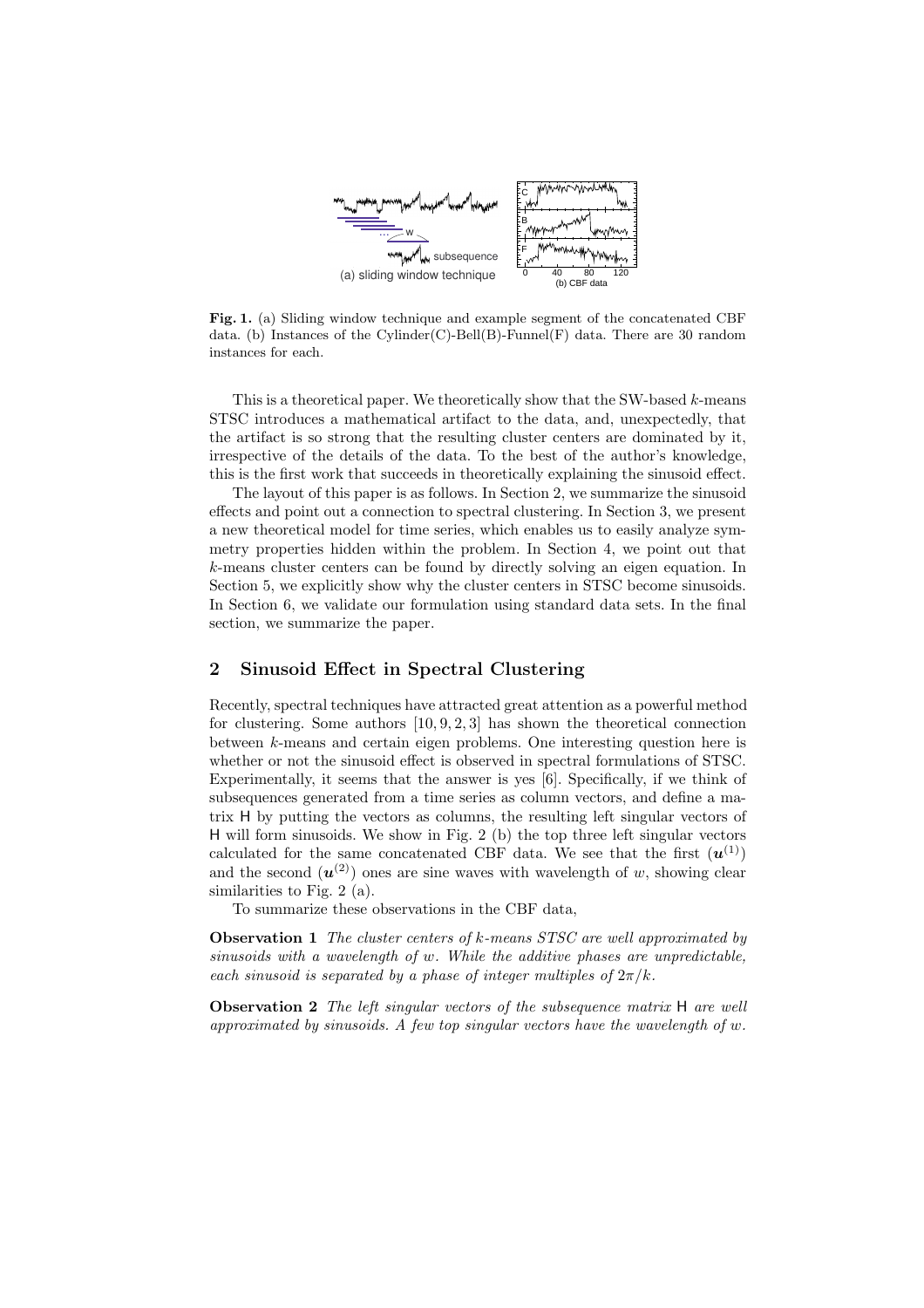

Fig. 2. (a) The k-means cluster centers  $(k = 3, w = 128)$ . (b) The top three feature vectors by SVD  $(w = 128)$ .

These observations suggest that the k-means and singular value decomposition (SVD) of H has a common mathematical structure, and the commonality is the origin of the sinusoid effect. Encouraged by this, we will elucidate the sinusoid effect  $(1)$  by reducing the k-means task to that of spectral clustering, and  $(2)$  by focusing on the translational symmetry of the problem. In  $(1)$ , we will introduce a new formulation which directly seeks the cluster centers, instead of the standard formulation based on membership indicators.

### 3 Preliminaries

#### 3.1 Lattice model for time series analysis

We define a time series  $\Gamma$  as an ordered set of n real-valued variables  $x_1, x_2, ..., x_n$ . Given a  $\Gamma$ , a subsequence  $s_p$  of length  $w \leq n$  is defined by  $(x_p, x_{p+1}, ..., x_{p+w-1})$ . A subsequence  $s_p$  can be viewed as a w-dimensional column vector  $s_p$ . In STSC,  $s_p$ s are thought of as independent vectorial data objects. We focus on SW-based STSC with unit step size and a fixed window size of  $w$  in this paper. The number of clusters is represented by  $k$ . All vectors are column vector hereafter.

Any time series  $\Gamma$  can be represented as a vector  $\Gamma$  in an n-dimensional space. Consider a vector space  $\mathcal{H}_0$  spanned by orthonormal bases  $\{e_1, ..., e_n\}$ , and attach each base  $e_l$  to each time point l. By the orthonormality,  $\Gamma$  can be written as

$$
\boldsymbol{\varGamma} = \sum_{l=1}^{n} x_l \boldsymbol{e}_l \tag{1}
$$

with  $x_l = e_l^{\mathrm{T}} \boldsymbol{\varGamma}$ . We call this expression the site-representation (SR) because we can think of our model as the one where each weight  $x_l$  is associated with each lattice point or *site* of a one-dimensional lattice having n lattice points.

#### 3.2 Linear operators in  $\mathcal{H}_0$

Let  $\mathcal L$  be the set of linear operators which transforms a vector in  $\mathcal H_0$  into another vector. We distinguish the operators by using  $\hat{ }$  hereafter. By definition,  $\forall \hat{o} \in \mathcal{L}$ can be written as a matrix. In particular, it can be written with outer products of the bases in the SR as

$$
\hat{o} = \sum_{l,l'=1}^{n} o_{l,l'} e_l e_{l'}^{\mathrm{T}},\tag{2}
$$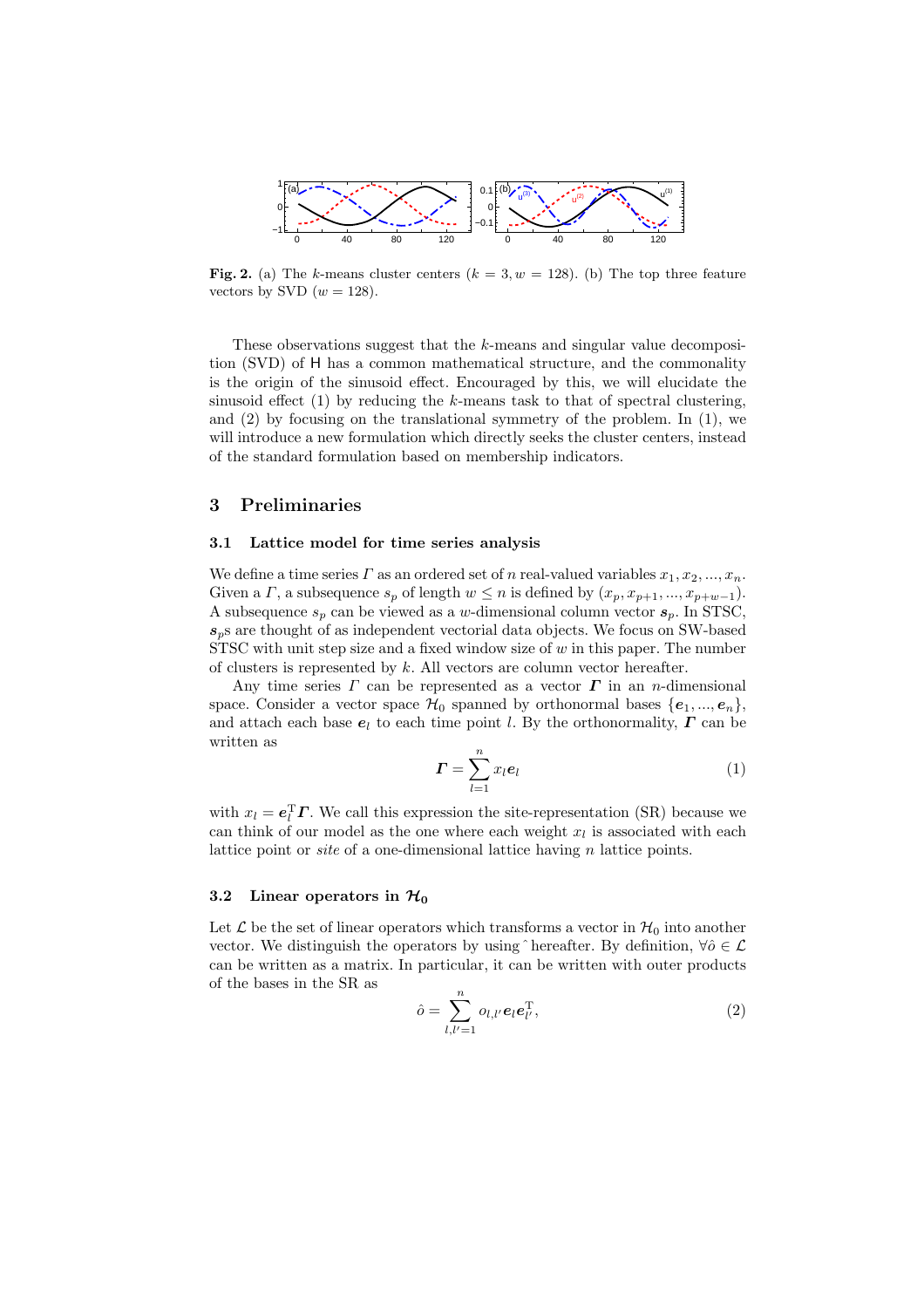where the superscript  $T$  represents transpose.

The translation operator  $\hat{\tau}(l)$ 

$$
\hat{\tau}(l) \equiv \sum_{l'=1}^{n} e_{l'+l} e_{l'}^{\mathrm{T}} \tag{3}
$$

is of particular importance. It is easy to verify  $\hat{\tau}(l)e_m = e_{m+l}$  and  $e_m^T \tau(l) =$  $e_{m-l}$ <sup>T</sup>. The latter suggests

$$
\hat{\tau}(l)^{\mathrm{T}} = \hat{\tau}(-l). \tag{4}
$$

Hereafter, we assume the *periodic boundary condition* (PBC) to satisfy  $\forall l, e_{l+n} =$  $e_l$ . As long as  $n \gg 1$ , the discrepancies due to this artificial condition will be negligible.

### 3.3 Discrete Fourier transformation

Consider a subspace H spanned by  $\{e_1, ..., e_w\} \subseteq H_0$ . Here we do not assume the periodicity of w in H. For example,  $e_1 \neq e_{1+w}$  unless  $w = n$ .

We define an orthogonal transformation from the site basis into the Fourier basis as

$$
\mathbf{f}_q = \frac{1}{\sqrt{w}} \sum_{l=1}^w e^{if_q(l-l_0)} \mathbf{e}_l \; ; \quad \mathbf{e}_l = \frac{1}{\sqrt{w}} \sum_{q \in \mathcal{D}_f} e^{-if_q(l-l_0)} \mathbf{f}_q, \tag{5}
$$

where  $l_0$  is an arbitrary real number. For simplicity, we abuse the notation  $f_q$ to represent  $2\pi q/w$ , which we call the *wave number*. The subscript q runs over  $\mathcal{D}_f = \{-\frac{w-1}{2}, ..., 0, 1, ..., \frac{w-1}{2}\}$  when w is odd, and over  $\{-\frac{w}{2} + 1, ..., 0, 1, ..., \frac{w}{2}\}$ when w is even. It is straightforward to show  $f_q^T f_{q'} = \delta_{q',q}$ , and thus,  $\{f_q\}$  forms a complete set in  $H$ .

For  $\forall \gamma \in \mathcal{H}$ , the discrete Fourier transformation (DFT) is defined as

$$
\gamma = \sum_{q \in \mathcal{D}_f} f_q \langle f_q | \gamma \rangle \; ; \; \; \langle f_q | \gamma \rangle = \sum_{l=1}^w \langle f_q | e_l \rangle \langle e_l | \gamma \rangle, \tag{6}
$$

where  $\langle f_q | e_l \rangle = \frac{1}{\sqrt{w}} e^{-if_q(l-l_0)}$ , and we used the bracket notation to represent the inner product bewtween vectors ( $\langle e_l | \gamma \rangle \equiv e_l^{\rm T} \gamma$ , etc). We call the representation based on  $\{f_q\}$  the Fourier representation (FR). If  $\gamma$  is the expression of realvalued time series data, the weight on  $l$  must be real, so it follows that

$$
\langle e_l | \gamma \rangle = \frac{1}{\sqrt{w}} \sum_{q \in \mathcal{D}_f} |\langle f_q | \gamma \rangle| \cos(f_q l + \phi), \tag{7}
$$

where  $\phi = -f_q l_0 + \arg \langle f_q | \gamma \rangle$ .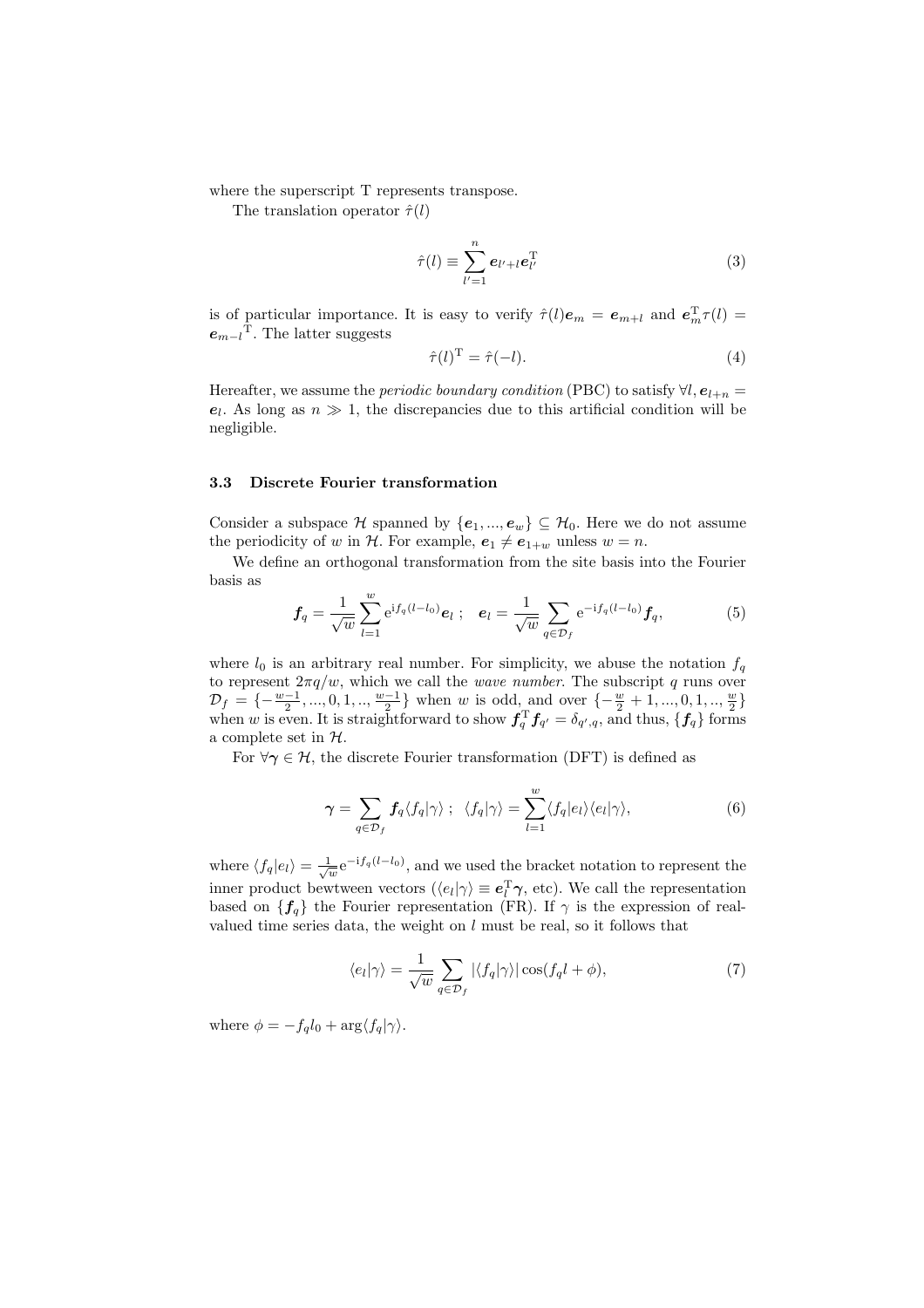### 4 Density Matrix Formulation of k-Means

#### 4.1 Objective function of  $k$ -means

Consider a general k-means clustering task for a set of vectors  $\{s_p \in \mathcal{H} | p = \emptyset\}$  $1, 2, ..., n$ . It is well-known that the k-means algorithm attempts to minimize the sum-of-squared (SOS) error [4]:

$$
E = \sum_{j=1}^{k} \sum_{p \in C_j} \left| \left| s_p - \mathbf{m}^{(j)} \right| \right|^2 = \sum_{p=1}^{n} \langle s_p | s_p \rangle - \sum_{j=1}^{k} |C_j| \langle m^{(j)} | m^{(j)} \rangle, \tag{8}
$$

where  $\mathcal{C}_j$  and  $|\mathcal{C}_j|$  represent the members of the j-th cluster and the number of members in the cluster, respectively. The centroid of  $\mathcal{C}_j$  is denoted by  $\mathbf{m}^{(j)}$ .

The first term does not depend on the clustering. For the second term,  $E_2$ , by substituting the definition of the centroid  $\mathbf{m}^{(j)} = \frac{1}{|\mathcal{C}_j|}$ F և<br>—  $_{p\in\mathcal{C}_j}$   $s_p$ , it becomes

$$
E_2 = -\sum_{j=1}^{k} \frac{1}{|\mathcal{C}_j|} \sum_{p,r \in \mathcal{C}_j} \langle s_p | s_r \rangle.
$$
 (9)

To remove the restricted summation, we introduce an indicator vector  $u^{(j)} \in \mathcal{H}$ , where  $\langle s_p|u^{(j)}\rangle = 1/\sqrt{|\mathcal{C}_j|}$  for  $s_p \in \mathcal{C}_j$  and 0 otherwise, to have

$$
E_2 = -\sum_{j=1}^k \sum_{p,r=1}^n \langle u^{(j)} | s_p \rangle \langle s_p | s_r \rangle \langle s_r | u^{(j)} \rangle.
$$

Now introduce a linear operator  $\hat{\rho}$  as

$$
\hat{\rho} = \sum_{p=1}^n s_p s_p^{\mathrm{T}}
$$

and call  $\hat{\rho}$  the *density matrix*, following the statistical-mechanical terminology. Since the  $s_p$ s are generated by the SW technique, we see

$$
\hat{\rho} \doteq \sum_{l=1}^{n} \hat{\tau}(l)^{\mathrm{T}} \boldsymbol{\varGamma} \boldsymbol{\varGamma}^{\mathrm{T}} \hat{\tau}(l)
$$
\n(10)

holds, where " $\equiv$ " means "the left and the right sides have the same matrix elements when represented in  $\mathcal{H}$  (not  $\mathcal{H}_0$ )".

Using  $\hat{\rho}$ , we get the final form of the objective function as

$$
E_2 = -\sum_{j=1}^{k} \langle u^{(j)} | \hat{\rho}^2 | u^{(j)} \rangle, \tag{11}
$$

where  $\langle \cdot | \hat{o} | \cdot \rangle$  is defined as  $\langle \cdot | \hat{o} \cdot \rangle$  for  $\forall \hat{o} \in \mathcal{L}$ . The k-means clustering task has now been reduced to seeking the solution  $\{u^{(j)}\}$  which minimizes  $E_2$ .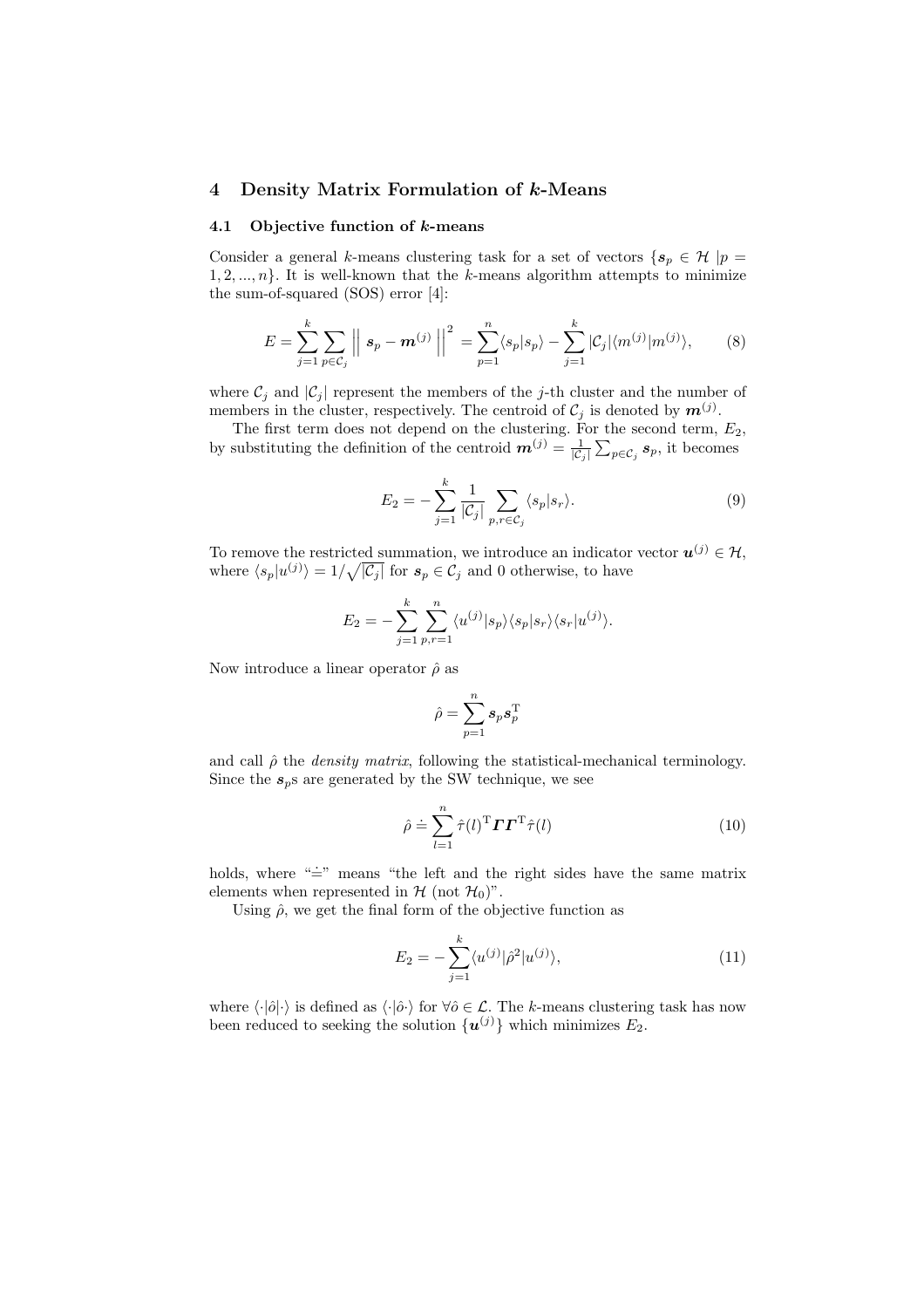#### 4.2 Connection to eigen problem

To this point, the vector  $u^{(j)}$  has been an artificially defined indicator to simplify the objective in Eq. (9). From the original definition, it is easy to see that  $\{u^{(j)}\}$ satisfy

$$
\sum_{p=1}^{n} \langle u^{(i)} | s_p \rangle \langle s_p | u^{(j)} \rangle = \langle u^{(i)} | \hat{\rho} | u^{(j)} \rangle = \delta_{i,j}.
$$
 (12)

Now we relax the original binary restriction, and take this as the new restriction on the optimization problem, so that the  $k$ -means task is reduced to the generalized eigen problem which minimizes  $E_2$  subject to Eq.(12). This eigen problem can be written as

$$
\hat{\rho} \mathbf{u}^{(j)} = \lambda_j \mathbf{u}^{(j)} \text{ s.t. } \langle u^{(i)} | u^{(j)} \rangle = \delta_{i,j}, \tag{13}
$$

where  $\lambda_j$  is the eigenvalue corresponding to the eigenstate  $\mathbf{u}^{(j)}$  labeled in descending order of the eigenvalue. In the SR,  $\langle e_l | \hat{\rho} | e_{l'} \rangle$  corresponds to the  $(l, l')$ element of HH<sup>T</sup>, where  $H = [\mathbf{s}_1, ..., \mathbf{s}_n]$  (note that H has n columns by PBC). Thus, Eq. (13) can be written as

$$
\mathsf{HH}^{\mathrm{T}}\boldsymbol{u}^{(j)}=\lambda\boldsymbol{u}^{(j)}.
$$

This equation also shows the  $u^{(j)}$ s are the left singular vectors of H.

### 4.3 Cluster centers and eigenstates

Apart from the formal definition as the (relaxed) indicator, let us further consider the meaning of  $u^{(j)}$ . Before the relaxation, the indicator satisfied

$$
\boldsymbol{m}^{(j)}\equiv\frac{1}{|\mathcal{C}_j|}\sum_{p\in\mathcal{C}_j}\boldsymbol{s}_p=\frac{1}{\sqrt{|\mathcal{C}_j|}}\sum_{p=1}^n\boldsymbol{s}_p\langle s_p|u^{(j)}\rangle.
$$

After the relaxation,  $u^{(j)}$  is the eigenstate of  $\hat{\rho} = \sum$  $_p s_p s_p^{\mathrm{T}}$ . Thus, it follows that the k-means cluster centers correspond to the eigenstates of  $\hat{\rho}$ , or

$$
\mathbf{m}^{(j)} \propto \mathbf{u}^{(j)}.\tag{14}
$$

Note that our formulation directly seeks the cluster centers as the eigen vectors. This is in contrast to the standard spectral formulations [3].

Now, we summarize this section as Theorems:

**Theorem 1** The eigenstates of  $\hat{\rho}$ , which can be computed also as the left singular vectors of H, minimize the SOS objective.

**Theorem 2** The eigenstates of  $\hat{\rho}$  formally correspond to the k-means cluster centers.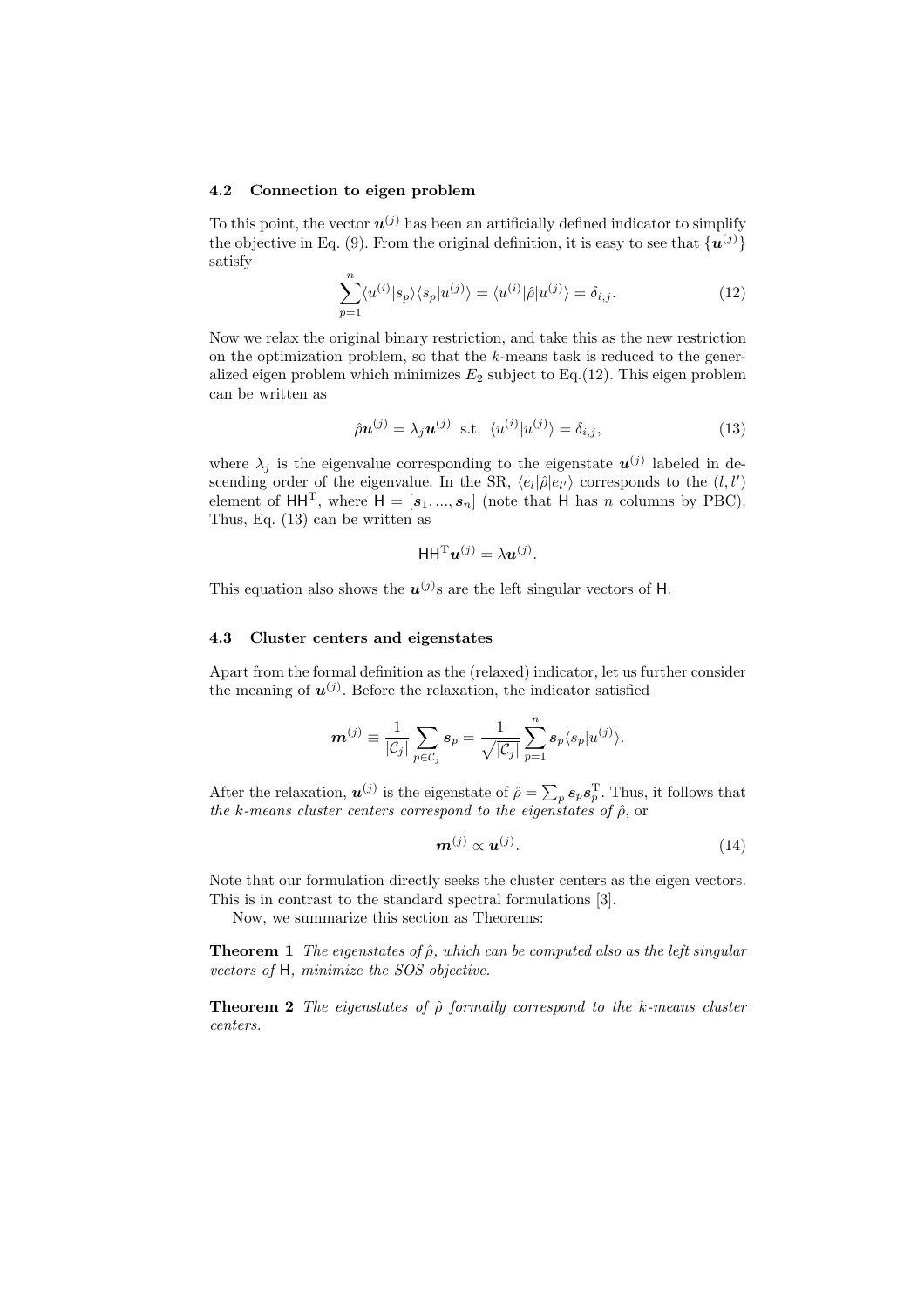In spite of this, the correspondence between the k-means and our spectral formulation is not perfect. The major discrepancy comes from the fact that the eigenstates must be orthogonal to each other. The problem is that the cluster centers are not necessarily orthogonal in general. One reasonable expectation is that the top eigenstate  $u^{(1)}$  would be a good estimator representing the averaged direction of a few of the major k-means clusters. For the other eigenstates, the direction would be more or less influenced by the top one. <sup>2</sup> We will discuss this topic theoretically and experimentally later.

# 5 Fourier Representation of  $\hat{\rho}$

# 5.1 The  $w = n$  case

Let us consider the extreme case of  $w = n$ . In this case,  $\mathcal{H}$  ( =  $\mathcal{H}_0$ ) can be thought of as periodic, so that the Fourier state  $f_q$  is the exact eigenstate of  $\hat{\tau}(l)$ . Explicitly,

$$
\hat{\tau}(l)\mathbf{f}_q = \frac{1}{\sqrt{w}} \sum_{l'=1}^n e^{if_q(l'-l_0)} \mathbf{e}_{l'+l} = e^{-if_q l} \mathbf{f}_q.
$$
\n(15)

Here we used the fact that  $e^{if_q n} = 1$  if  $f_q = 2\pi q/n$ .

Using Eqs. (10) and (15), we can calculate  $\langle f_q | \hat{\rho} | f_{q'} \rangle$  as

$$
\sum_{l=1}^{n} \langle f_q | \hat{\tau}(l)^{\mathrm{T}} | \Gamma \rangle \langle \Gamma | \hat{\tau}(l) | f_{q'} \rangle = \sum_{l=1}^{n} \langle f_q | \Gamma \rangle \langle \Gamma | f'_q \rangle e^{\mathrm{i} (f_q - f_{q'})l} = n |\langle f_q | \Gamma \rangle|^2 \delta_{q,q'}, \tag{16}
$$

which means the matrix representation of  $\hat{\rho}$  is diagonal in FR. Thus, we conclude that the Fourier state itself is the eigenstate of  $\hat{\rho}$  completely independently of the *input data*. Which  $f_q$  is chosen depends on the magnitude of  $|\langle f_q | \Gamma \rangle|^2$ , the power of the Fourier component. Note that the eigenstate must be a pure sinusoid even when the power spectrum does not have any dominant  $f_q$ .<sup>3</sup> When a  $q_1$ was chosen, the resultant distribution is sinusoidal with the wave number  $f_{q_1}$ (see Eq.  $(7)$ ). Thus, based on Theorems 1 and 2, the k-means cluster centers are expected to be approximated by the sinusoids apart from the orthogonality problem.

### 5.2 The  $w < n$  case

For  $w < n$ , the  $f_{\alpha}$ s are not exactly the eigenstates of  $\hat{\tau}(l)$ , since H cannot be thought of as periodic. As a result, we have the matrix elements like

$$
\langle f_q | \hat{\rho} | f_{q'} \rangle \approx n |\langle f_q | \Gamma \rangle|^2 \delta_{q,q'} + \sum_{l=1}^n e^{il \Delta_{q'q}} J_l(q,q'), \qquad (17)
$$

<sup>&</sup>lt;sup>2</sup> The  $k = 1$  case is special. The cluster center is the simple mean vector, and can be written as  $|m\rangle = \sqrt{w}\bar{x}|f_0\rangle$ , where  $\bar{x}$  denotes the mean of  $\Gamma$  over the whole domain. This gives a constant distribution, having no relation with  $u^{(j)}$ s.

<sup>&</sup>lt;sup>3</sup> This is not the case when some of  $|f_q|$ s have exactly the same power. But it is unlikely in real-world time-series data under normal conditions.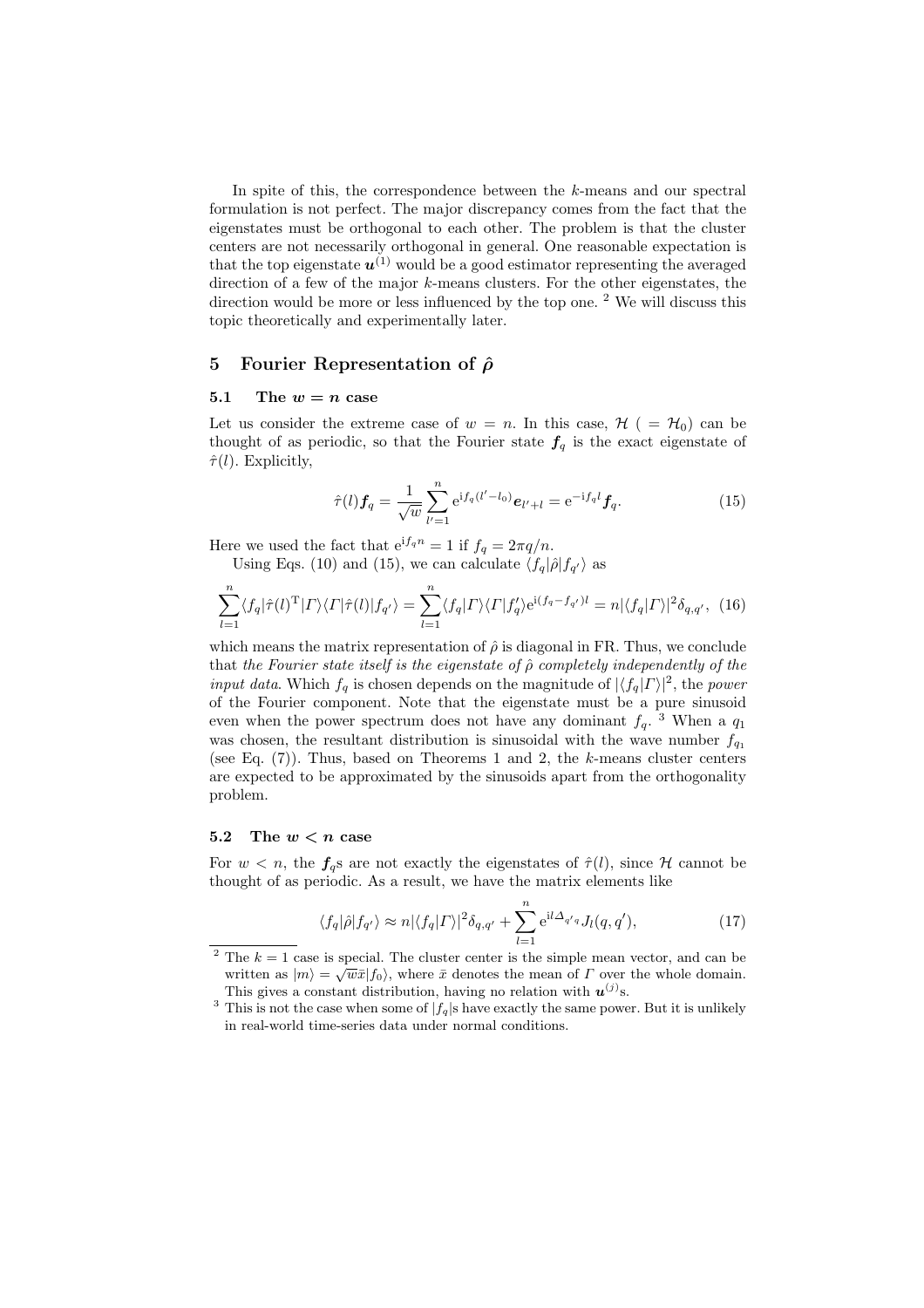instead of Eq. (16). It is straightforward to get the exact expression of  $J_l(q, q')$ although we do not show it here. However, under normal conditions, we can assume that the first term is the leading term since  $n \gg 1$  and phase cancellations are unavoidable in the second term. In particular, if the power spectrum has a single-peaked structure at  $|f_q|$ , which is the case in the CBF data (see the next section), the top eigenstate will be well approximated by  $f_{|q|}$ , irrespective of the details of the spectrum. Again, Eq. (7) reads

$$
\langle e_l | u \rangle \propto \cos(f_q l + \phi). \tag{18}
$$

Since  $l_0$  was arbitrary, the real number  $\phi$  is also arbitrary. From this, we can naturally understand the unpredictability of the additive phase as stated in Observation 1. Now we get Theorem 3, which directly explains Observation 2:

**Theorem 3** When a |q| is dominant, the singular vectors of H are well approximated by sinusoids with the wavelength of  $w/|q|$ , irrespective of the details of the input time series data.

In addition, by considering Theorems 1 and 2, the k-means cluster centers will be sinusoidal except for the orthogonality problem. This is a mathematical explanation of Observation 1.

When the power spectrum is almost flat, the eigenvectors will be mixtures of many  $f_q$ s, so that the cluster centers will be far from pure sinusoids.

### 5.3 Optimizing the relative phases

If the data has a dominant  $q$ , the subsequences can be approximated as

$$
\mathbf{s}_p = \sum_{q' \in \mathcal{D}_f} \mathbf{f}_{q'} \langle f_{q'} | s_p \rangle \approx \sum_{q' \in \mathcal{D}_f} e^{i f_{q'} p} \mathbf{f}_{q'} \langle f_{q'} | \Gamma \rangle \approx \mathbf{f}_q \langle f_q | \Gamma \rangle e^{i f_q p}.
$$
 (19)

Define  $g_{q,\phi} \in \mathcal{H}$  by  $\langle e_l | g_{q,\phi} \rangle = \cos(f_q l + \phi)$ . Equation (19) means that the kmeans STSC is reduced to that for  ${g_{q,\phi}}$  with uniformly distributed  $\phi$ .

Since  ${g_{q,\phi}}$  consists of sinusoids of  $f_q$ , the cluster centers must be sinusoids of  $f_q$ . Let the cluster centers be  $g_{q,\phi_j}$   $(j = 1, ..., k)$ . The distribution of  $\phi$  may be modeled as a continuous uniform distribution over  $[0, 2\pi)$ . The SOS objective is now written as

$$
E(\phi_1, ..., \phi_k) = \frac{1}{2\pi} \int_0^{2\pi} d\phi \sum_{j=1}^k \theta_j(\phi) e(\phi, \phi_j),
$$
 (20)

where  $1/(2\pi)$  represents the probability density of  $\phi$ , and  $e(\phi, \phi_i) \equiv ||\mathbf{g}_{q,\phi} - \mathbf{g}_{n,\phi}||$  $g_{q,\phi_j}$ ||<sup>2</sup> = 4 sin<sup>2</sup>  $\frac{\phi-\phi_j}{2}$ . The function  $\theta_j(\phi)$  indicates cluster assignment, and takes 1 when the j-th cluster center is the closest to  $\phi$ , 0 otherwise. For example, if we have  $\phi_1 < \phi_2 < \phi_3$  when  $k = 3$ ,  $\theta_2(\phi)$  will be 1 for  $\frac{\phi_1 + \phi_2}{2} \leq \phi < \frac{\phi_2 + \phi_3}{2}$ and 0 otherwise. Solving the minimization problem of  $E$  w.r.t. the phases is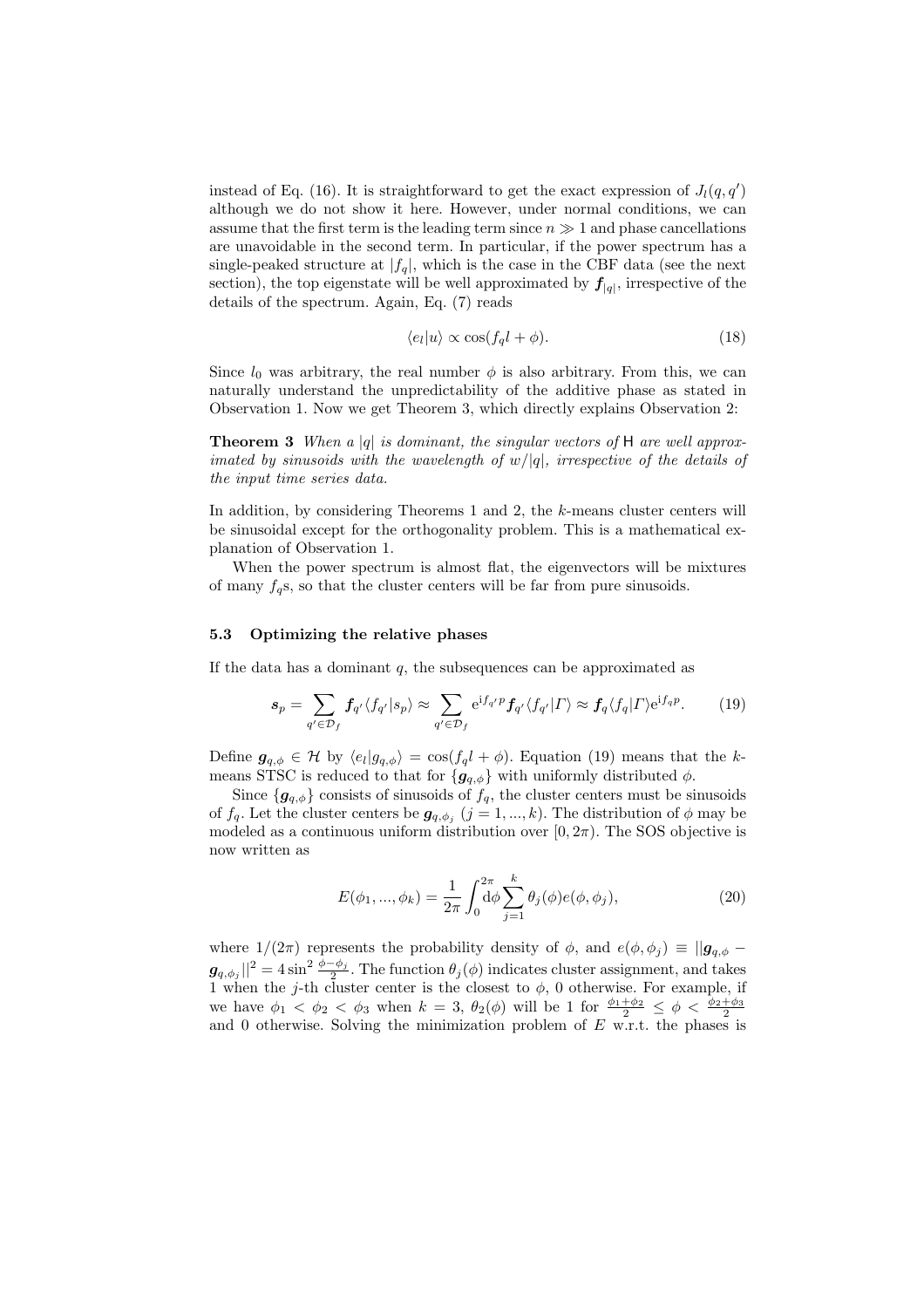

Fig. 3. Power spectra of each instance of the data.

straightforward but tedious. However, it is intuitively clear that the most balanced assignment is optimal. In fact, Eq.  $(20)$  is symmetric w.r.t. *j*. So, the solution should be also symmetric if it is the unique solution. Now we arrive at Theorem 4, which summarizes the theoretical proof of the phase issue in Observation 1:

**Theorem 4** If a  $\Gamma$  has a dominant  $f_q$ , the k-means STSC is reduced to that for uniformly distributed sinusoids of  $f_q$ . The optimal cluster centers are separated by a phase of integral multiples of  $2\pi/k$ .

### 6 Experiments

#### 6.1 Cylinder-Bell-Funnel data

The CBF data [7] includes three types of patterns of literal Cylinder, Bell, and Funnel shapes. We randomly generated 30 instances for each type (examples in Fig. 1 (b)) with a fixed length of 128 (= w) using the Matlab code provided by [7]. We also concatenated them in order after standardizing each one (zero mean and unit variance). We did 100 random restarts and chose the best one in the k-means calculation.

Figures 3 (a)-(c) show the power spectra of each instance as a function of the wave number. To handle the variation of the instances, we simply averaged the resultant spectra of all instances. We see that the most of the weight is concentrated on the  $|q| = 1$  component in all of the cases. The  $f_0$  component is naturally missing because of the standardization.

The results of k-means and SVD were shown in Fig. 2. The wavelength of w can be understood from the large  $|q|=1$  weight in Fig. 3 (a)-(c). Due to the orthogonality condition, the third singular vector necessarily has a wavelength of about  $w/2$ . This is an example of the difference between the two formulations in how the calculated cluster centers interact with each other. Apart from this, our formulation is completely consistent to the results.

### 6.2 Synthetic Control Chart data

The Synthetic Control Chart (SCC) data [7] consists of six types of 100 instances, each with 60 data values. Out of the six types, we focus on the Cyclic and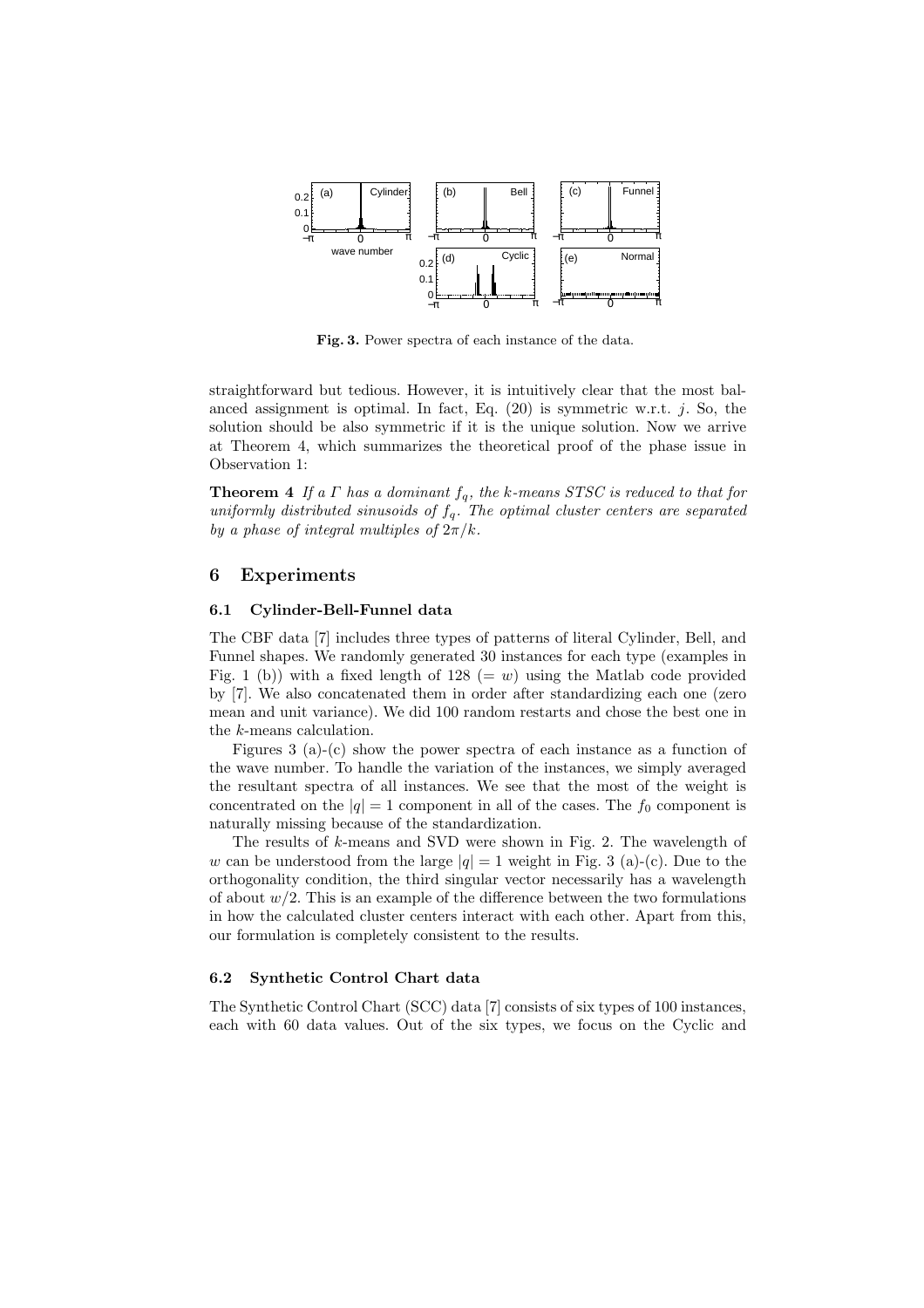Normal types (Fig. 4), which have very different (averaged) power spectra from the CBF spectra, as shown in Fig. 3. We see that the weight is concentrated on the wavelengths of  $\frac{w}{4}$ ,  $\frac{w}{5}$ , and  $\frac{w}{6}$  in the Cyclic data ( $w = 60$ ). In contrast, the distribution is almost flat for the Normal data, as expected for white noise.

We made a concatenated data set with 100 standardized Normal instances followed by 100 standardized Cyclic instances. Figures 5 (a) and (b) show the k-means cluster centers  $(k = 2,$  the best one among 100 random restarts) and the two highest singular vectors, respectively. We set  $w = 60$ . Since the  $s_p$ s in the Normal part do not favor any particular direction, the clustering results seem to be dominated by the Cyclic part. In both figures, amplitude-modulated sinusoids with a periodicity of about  $w/5$  are observed instead of pure sinusoids. The waves are separated by the phase intervals which can be naturally understood from Theorem 4 for (a) and from the orthogonality condition for (b).

The amplitude modulation can be understood as beat in physics. As shown in Fig. 3, the Cylinder part is dominated by the  $f_{|4|}$ ,  $f_{|5|}$  and  $f_{|6|}$  components. Since SVD extracts the major direction of  $\{s_p\}$ , the top singular vector u will be approximated as a linear combination of those components like

$$
\langle e_l | u \rangle \approx \sum_{q=4}^{6} c_q \cos \left[ f_q (l - l_0) \right].
$$

Within the accuracy up to the order of  $(2\pi/w)^2$ , it reads

$$
\langle e_l | u \rangle \propto e^{-\frac{1}{2}\Delta_2^2 (l-l_0)^2} \cos \left[ (f_q - \Delta_1)(l-l_0) \right],
$$
 (21)

.

where  $\Delta \equiv 2\pi/w$ , and

$$
\frac{\Delta_1}{\Delta} = \frac{c_4 - c_6}{c_4 + c_5 + c_6}, \quad \frac{\Delta_2}{\Delta} = \frac{\sqrt{4c_4c_6 + c_5(c_6 + c_4)}}{c_4 + c_5 + c_6}
$$

To derive this, we used Taylor expansion formulas such as  $(\epsilon \ll 1)$ 

$$
\ln (c_5 + c_6 e^{i\epsilon}) \approx \ln(c_5 + c_6) + \frac{i\epsilon c_6}{c_5 + c_6} - \frac{\epsilon^2}{2} \frac{c_5 c_6}{(c_5 + c_6)^2}.
$$

The line shape in Eq. (21) is known as beat in physics. If we set  $c_q \propto |\langle f_q| \Gamma \rangle|$ (in the Cyclic part), we get  $\Delta_1 = 0.1\Delta$  and  $\Delta_2 = \Delta/1.3$  from Fig. 3 (d). This leads to a sine wave with wavelength  $w/4.9$  modulated by a beat wavelength of 1.3w. Except for the region where  $\Delta(l - l_0) \simeq 1$ , Equation (21) fairly explains Fig. 5.

It is interesting to see what happens when we have only the Normal data. As expected, the resulting cluster centers are far from sinusoids when  $w = 60$ (not shown). However, STSC produces sinusoids when  $w = n$  (=6000), despite the white noise nature of the data. Our theory clearly explains this counterintuitive result. As discussed in Subsection 5.1, the top singular vector must be the pure sinusoid of the largest power. In this case, we have the largest power at  $|f_q| = 0.358$  in Fig. 6 (a) (marked by the triangles). Thus, the wavelength must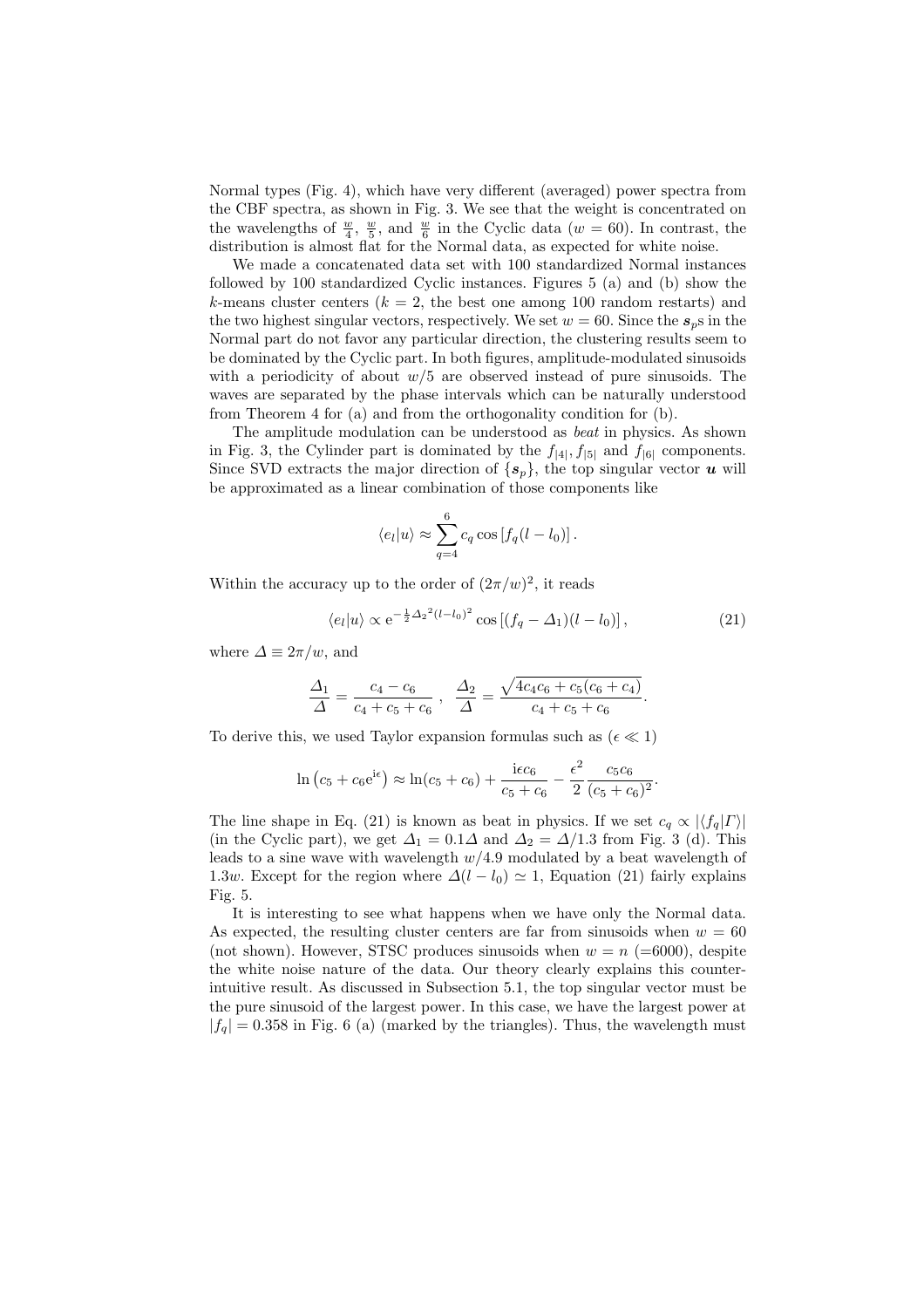

Fig. 4. Examples of (a) Cyclic and (b) Normal instances in the SCC data.



Fig. 5. (a) The k-means cluster centers and (b) the first and second singular vectors of H for the concatenated Normal-Cyclic data.

be  $2\pi/|f_q| = 17.6$ , which is completely consistent with Fig. 6 (c). In addition, we see that the singular vector is a good estimator of the k-means cluster center by comparing Figs. 6 (b) and (c).

While some authors attribute the sinusoidal patterns to simple smoothing effects caused by superposition of slightly shifted subsequences [1], such a discussion clearly fails to explain the origin of the sinusoidal curves for the Normal data, and that of the beat waves.

## 7 Concluding Remarks

We have performed theoretical analysis of the sinusoid effect in STSC. In particular, we pointed out that the k-means clustering task can be reduced to the eigen problem of the density matrix  $\hat{\rho}$ . Thanks to the translational symmetry of  $\hat{\rho}$ , the eigenstate can be approximated by a Fourier state if a single  $|f_a|$  forms a conspicuous single peak in DFT. We also found that the  $k$ -means cluster centers produce beat waves (Fig. 5) when a few neighboring frequencies are dominant.

Mathematically, the sinusoid effect can be understood from the fact that the Fourier states are the irreducible representations of the translational group. In another paper [5], we used a point group for pattern discovery. This paper also can be seen as one of the first studies which introduce the concept of group into machine learning.

Our theory also provides a practical basis for attempts to make STSC meaningful. As long as the coherent superposition is used to define the cluster centers, sinusoid pseudo-patterns are more or less unavoidable. One possibility is to utilize incoherent superposition of subsequences. Medoid-based methods are perhaps the simplest way to use the incoherence, and are known to give better results than the simple STSC. Detailed discussion on this issue will appear elsewhere.